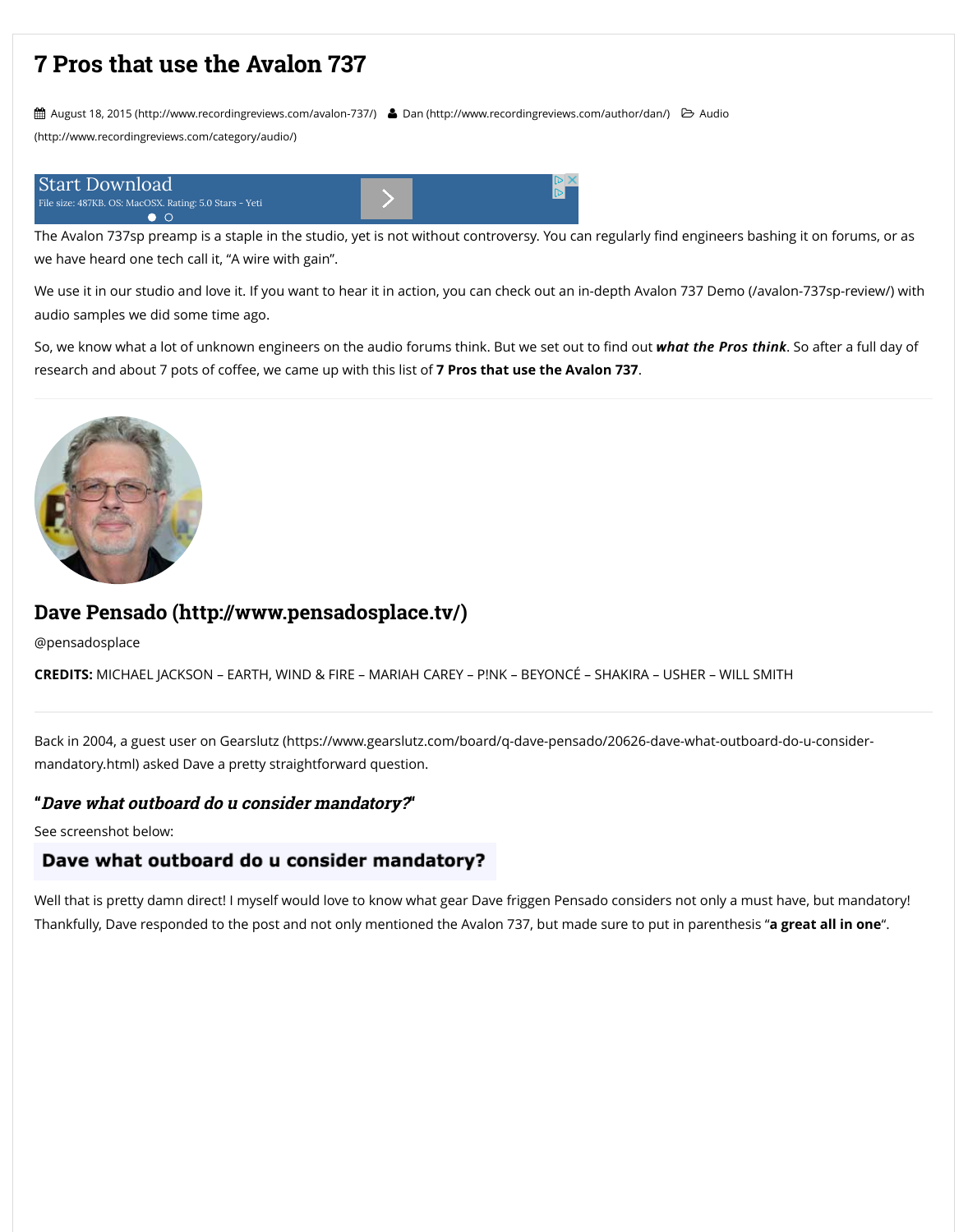# **Chad Kroeger**

@Nickelback

**CREDITS:** AVRIL LAVIGNE – SANTANA – MY DARKEST DAYS – THORNLEY – BO I

Chad Kroeger is mostly known for being the lead singer of Nickelback, but he out to make The Long Road, Chad (being aggravated with studio delays), hire recording commenced.

In a Mixonline interview back in 2003, Chad was asked what vocal chain he us his response included a Rode NTK as the mic, along with an Avalon 737 at the

Here is a quote from the Mixonline article: (http://www.mixonline.com/news/

Vocals were recorded in the upstairs vocal booth with a simple se 1084 preamp, UREI1176 compressor and Avalon 737 SP mic proce

Seeing as the Avalon preamp was last in the chain, we are assuming that it we used an NTK when he probably had access to a plethora of microphones, Cha

*If I'm screaming, we need to be able to have a diaphragm that's going out some of the stuff*

Kroeger's vocal sound has become extremely sought after and is considered

So if you are looking for that huge rock vocal sound, you may want to conside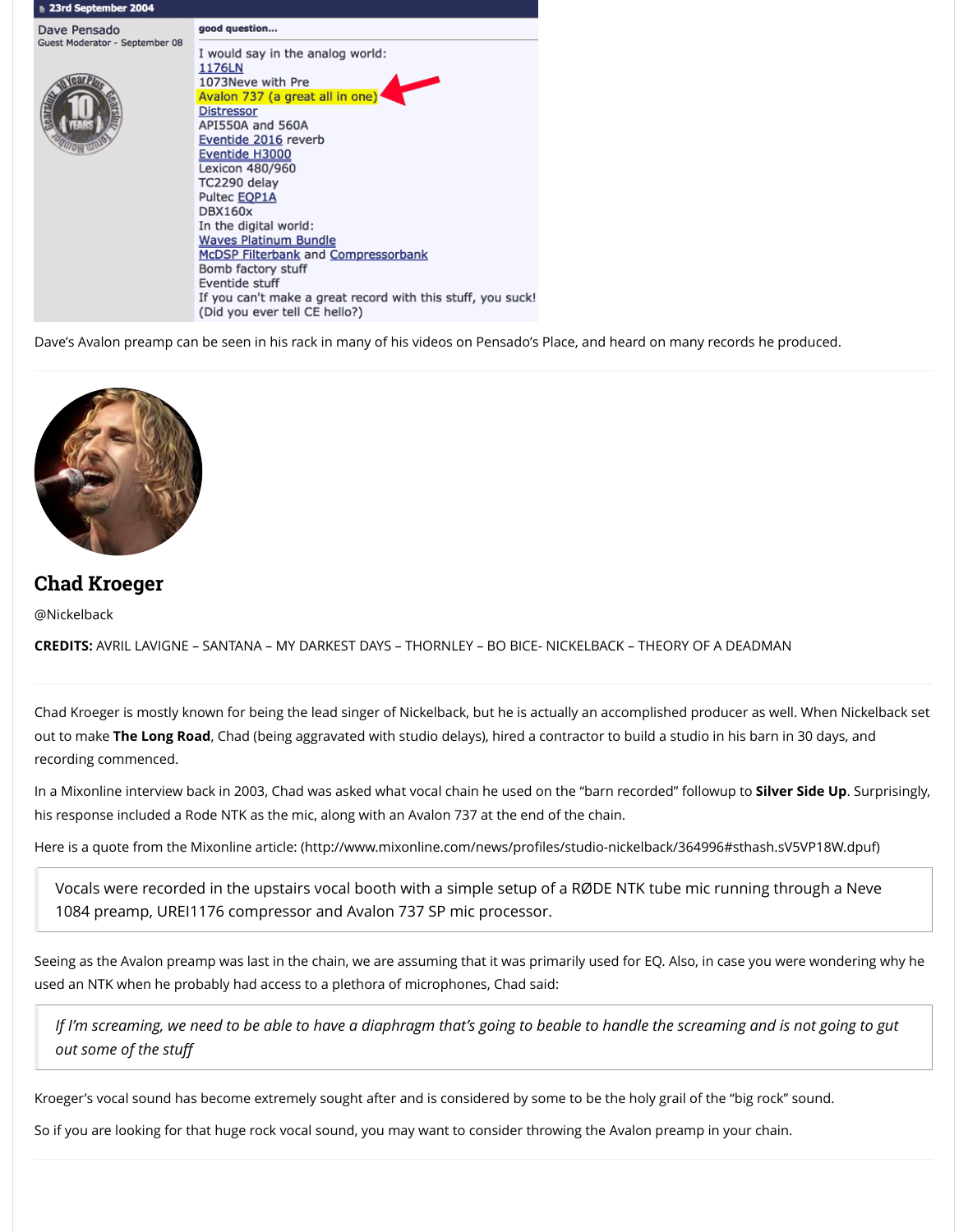*also go through an Avalon 737.*

Seeing that Mike took such care to find a totally transparent mic to preserve ! Avalon preamp, as Mike chose it to match the transparency of the Sony C-800



# **Young Guru**

@young\_g[uru](http://www.mixonline.com/news/facilities/recording-vocals/371958#sthash.FBc46bfz.dpuf)

**CREDITS:** METHOD MAN – MARIAH CAREY – JAY-Z – LUDACRIS – T.I. – PETE RO

Young Guru certainly lives up to his name, as he is considered one of the top. records, 2 Mariah Carey records, and a host of top Hip Hop albums.

Specifically talking about Jay-Z's vocals, here's a quote from Young Guru on th

*My signal chain is normally a Neumann 87 or 67 going into an Avalor voice. It's a perfect match. I use the 737 compressor as well as the preamp.* 

This quote can be found in this SoundonSound Interview (https://www.sound 2009.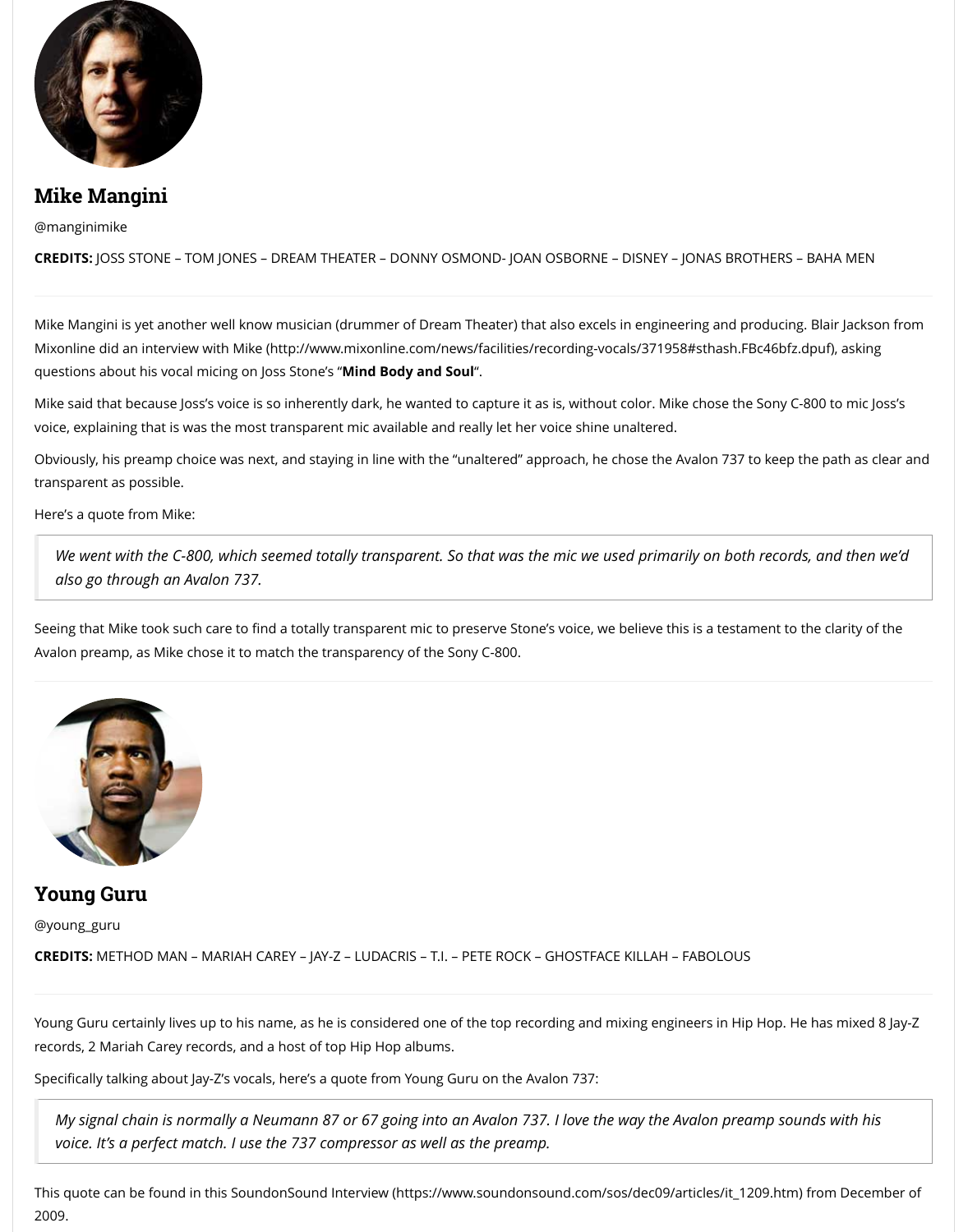Well he feels good enough about it to use it on David Draiman of Disturbed's vocals, specifically on their debut album "*The Sickness*". Great album, great sound!



# **Billy Howerdel**

@billyhowerdel

**CREDITS:** A PERFECT CIRCLE – GUNS N' ROSES – HOLLYWOOD UNDEAD – TRU **SERENADE** 

Billy Howerdel started out as a studio engineer / road tech, and wound up for Circle.

It wasn't easy though, as APC's front man Maynard James Keenan is also the l

This forced Howerdel to write and even track a lot of APC's record on the road

In this 2001 Mixonline Interview (http://www.mixonline.com/news/profiles/dister Hanson as him on the road to record tracks:

*I've got a big 20-space rack with a Marathon 9600 with a Pro Tools Mi little Mackie mixer, a tube mic, a basic guitar and an acoustic, and I p*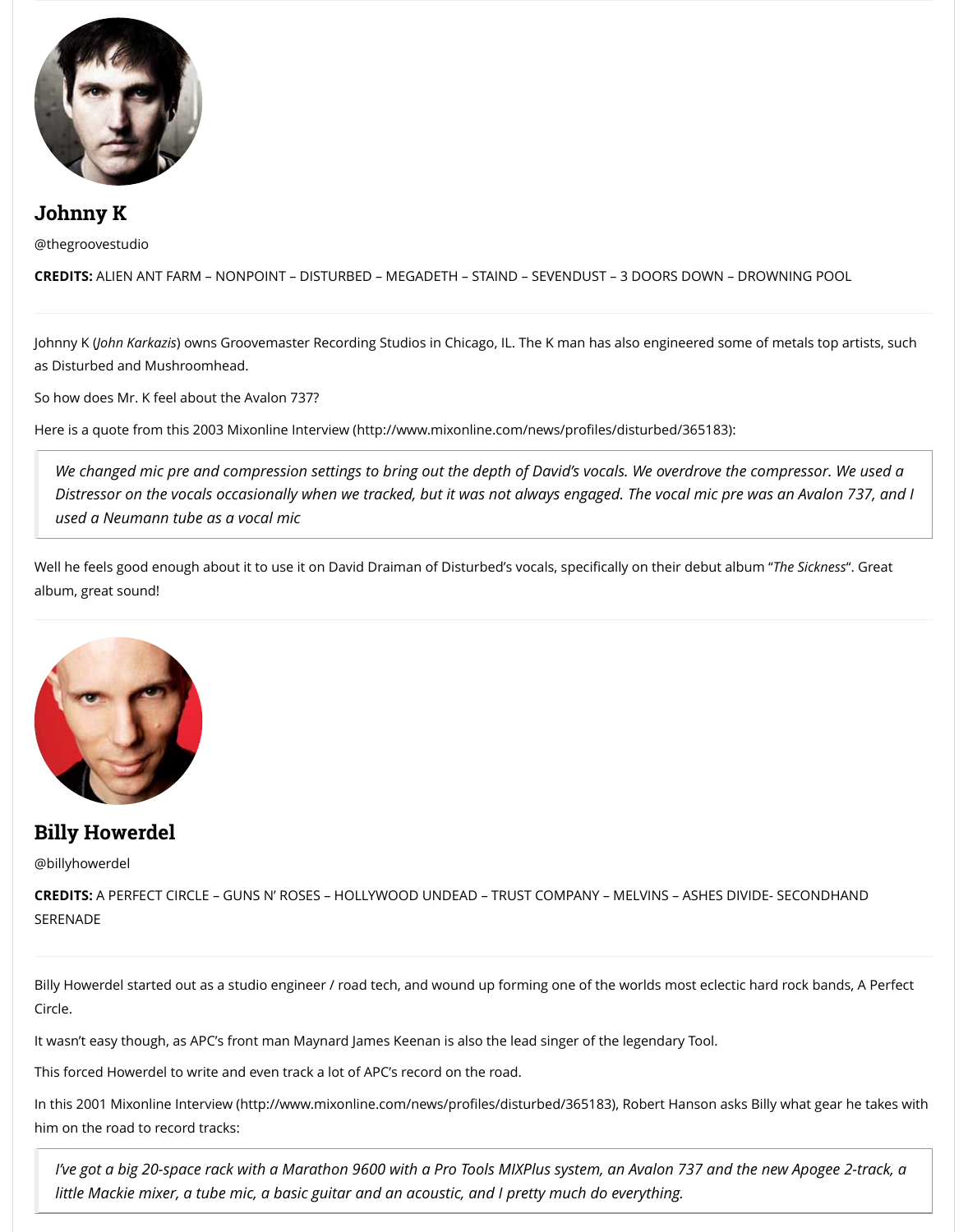*I ran it into the Avalon 737 preamp with the EQ and compressor built in. With Michael, you set the mic and stand back. He moves around incredibly when singing, just like he does on stage. But he has time for the line. He could circle the room and never miss a line. The paire in the problem was the noise here the noise here made — finger-snapping, mouth-popping and so on; he's a huge foot actually him. What you have to do is build new percussion tracks around tracks around actually him. What you have to do is build new percussion tracks arou cover it up.*

Well we learned two things we didn't know.

- The most iconic voice in Pop went through an Avalon 737.
- Michael Jackson created music with every inch of his body!

If you want to take the plunge and add the Avalon 737 to your chain, you can (http://www.jdoqocy.com/click-7364593-10449560-1401985652000?url=http% Mono-Tube-Channel-Strip-Limited-Edition-105310502-i1437608.gc&cjsku=10! (http://www.amazon.com/gp/product/B0002GL02Y/ref=as\_li\_tl? ie=UTF8&camp=1789&creative=9325&creativeASIN=B0002GL02Y&linkCode=

### **So what do YOU think abo**

# **Did You Enjoy 7**

Like our Facebook page (https://www.facebook.com/RecordingReviews) or

Also, please consider sharing it, it

**f** Share on Facebook (https://www.facebook.com/sharer/sharer.php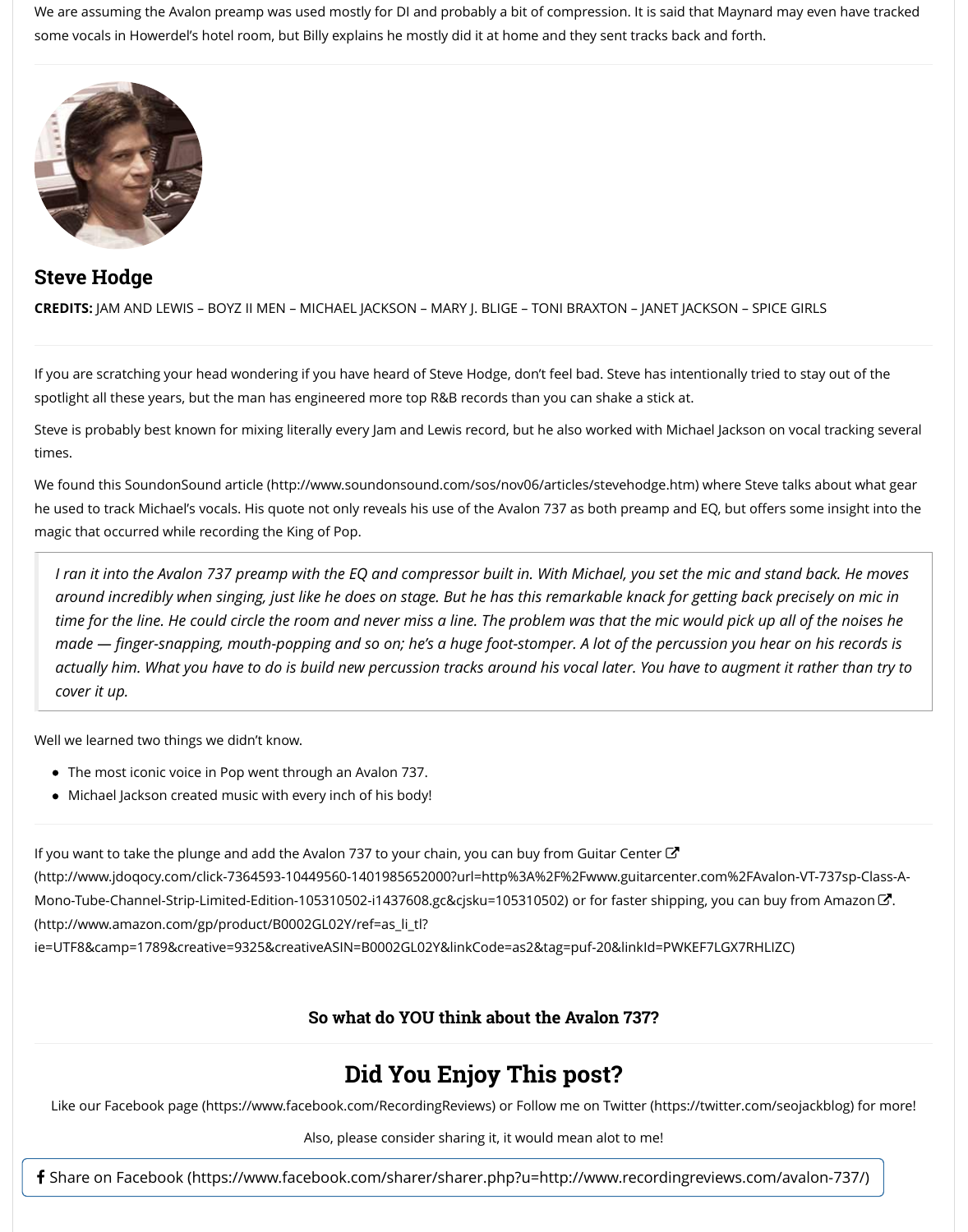& Avalon 737sp Review w/ Audio (http://www.recordingreviews.com/avalon-737sp-review/)

MXL 990 Review - The 7 Most U

#### **GET NEW POSTS TO YOUR INBOX!**

[mc4wp\_form]

#### **RECENT POSTS**

6 Reasons Why Glenn Isn't Dead. #6 is Rock Solid Proof. (http://www.recordingreviews.c

13 Big Hollywood Films Shot With The Cannon 5D Mark II (http://www.recordingreviews

Hollywood Stars Now Being Filmed on the Blackmagic URSA (http://www.recordingrevie

The 10 Best Explanations of Interstellar's Meaning (http://www.recordingreviews.com/ir

Did you know 'Age of Ultron' shot with the Blackmagic Pocket Camera? (http://www.recom/